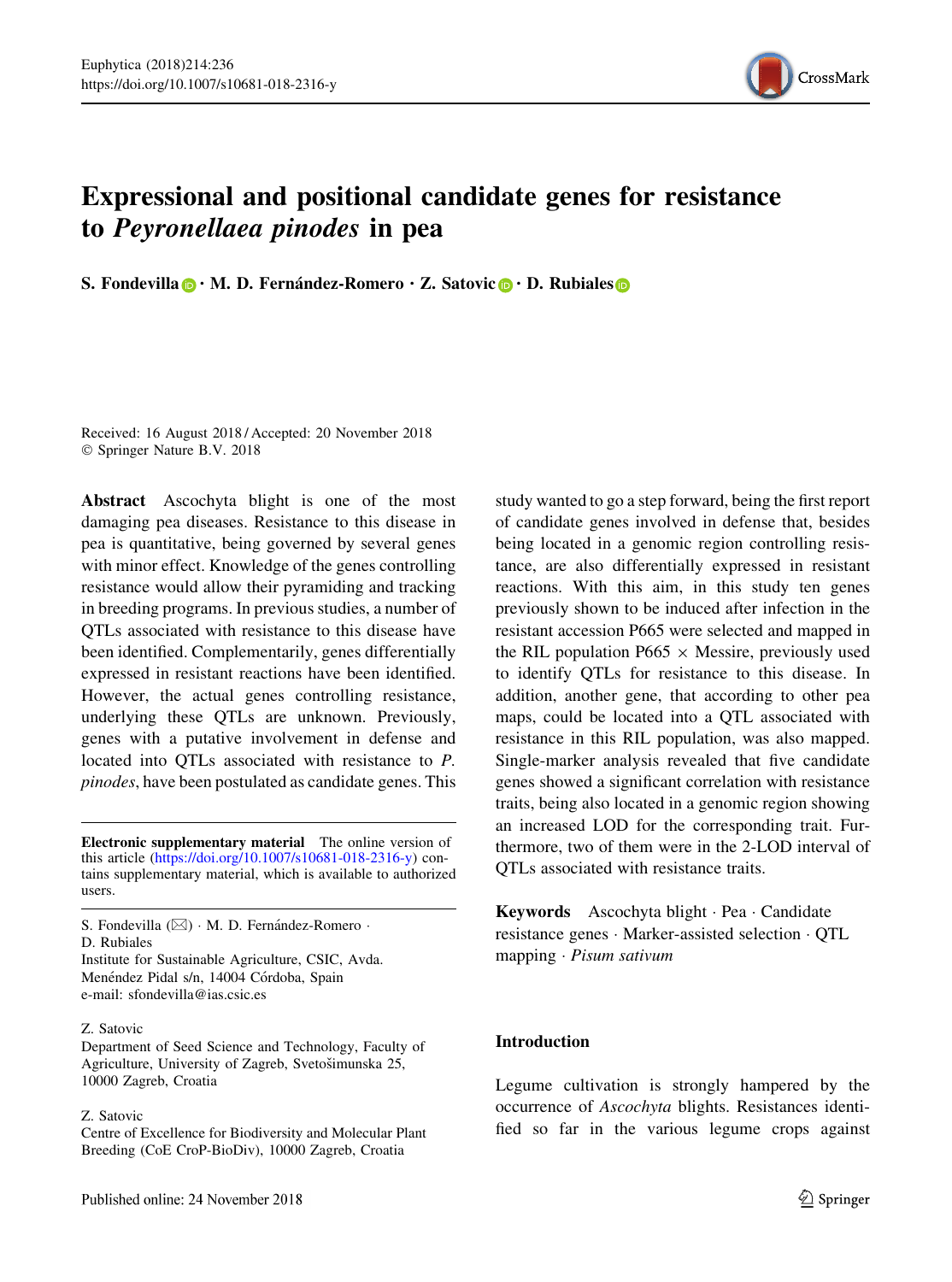ascochyta blight is incomplete, being mostly a polygenic traits controlled by quantitative trait loci (QTLs) (reviewed in Rubiales and Fondevilla [2012\)](#page-12-0).

In pea, ascochyta blight is the most destructive foliar disease (Khan et al. [2013](#page-12-0)). This disease is caused by a complex of fungi, of which, Peyronellaea pinodes (synonym Didymella pinodes; anamorph: Ascochyta pinodes) is the most predominant and damaging pathogen (Tivoli and Banniza [2007\)](#page-13-0).

Only varieties with moderate levels of resistance to ascochyta blight are available. Resistance to ascochyta blight in pea is quantitative, being governed by several genes with minor effects (Rubiales and Fondevilla [2012\)](#page-12-0). Therefore, to obtain varieties with increased level of resistance, combining the different minor genes governing resistance into a variety is desired. However, unfortunately, in this kind of polygenic traits, the genotype of an individual can not be inferred from the phenotype, as different combinations of these minor genes can produce the same phenotype. This makes difficult pea breeding for resistance to this important disease. Knowledge of the genes governing resistance to P. pinodes would allow tracking these resistance genes in breeding programs by marker assisted selection, facilitating gene pyramiding. However, these genes are unknown.

QTLs involved in resistance to this disease have been identified in several pea crosses (Timmerman-Vaughan et al. [2004](#page-12-0); Tar'an et al. [2003](#page-12-0); Prioul et al. [2004;](#page-12-0) Zhang et al. [2006](#page-13-0); Fondevilla et al. [2008](#page-12-0); Carrillo et al. [2014;](#page-11-0) Jha et al. [2016\)](#page-12-0) and several of these QTLs have been found to be common in different genetics backgrounds (Fondevilla et al. [2011a](#page-12-0)). Even the mechanisms of resistance underlying these QTLs have been revealed for some of them (Carrillo et al. [2014\)](#page-11-0). However, the resistance genes underlying these QTLs are still unknown.

Several approaches have been used to identify candidate genes for resistance to ascochyta blight. Genes located into the QTLs associated with resistance with a putative involvement in defense against pathogens have been postulated as candidate genes. These ''positional'' candidate genes have been identified considering the putative function of the genebased markers located into these QTLs (Carrillo et al. [2014\)](#page-11-0), or selecting a series of genes with a putative function in defense and checking by mapping whether these genes are located into a QTL associated with resistance (Prioul-Gervais et al. [2007](#page-12-0); Timmerman-

Vaughan et al. [2016\)](#page-13-0). However, taking into account the wide genomic regions covered by the QTLs associated with ascochyta blight identified so far, the fact that a gene with a putative function in defense is located into a QTL associated with resistance does not imply that this gene is doubtlessly the gene governing the resistance conferred by this QTL. Jha et al. [\(2015\)](#page-12-0) studied the correlation between the alleles of five of these ''positional'' candidate genes and the resistance trait in a set of lines with different level of resistance to ascochyta blight, showing that an allele of each of two of the genes (*PsDof1* and *RGA-G3Ap103*) were more common in resistant lines. However, further evidences are needed for demonstrating that these candidate genes are really the genes controlling resistance, as this association may be due only to the fact that these genes are located into a QTL governing resistance and, therefore, physically linked to the real genes governing resistance.

In addition to QTL mapping, genes differentially expressed in resistant interactions with P. pinodes have been identified by transcriptomic studies, providing another source of candidate genes for resistance to this pathogen. Thus, cDNA from the resistant pea accession P665 and the susceptible one Messire, inoculated with P. pinodes, was hybridized with the microarray Mt16KOLI1Plus. This microarray contained 16,470 different 70 mer oligonucleotides from Medicago truncatula, that represented all tentative consensus sequences (TCs) of the TIGR M. truncatula Gene Index 5 ([http://compbio.dfci.harvard.edu/tgi/](http://compbio.dfci.harvard.edu/tgi/cgi-bin/tgi/gimain.pl%3fgudb%3dmedicago) [cgi-bin/tgi/gimain.pl?gudb=medicago\)](http://compbio.dfci.harvard.edu/tgi/cgi-bin/tgi/gimain.pl%3fgudb%3dmedicago). This study identified 346 genes that were differentially regulated between the resistant and the susceptible line (Fondevilla et al. [2011b](#page-12-0)) after infection with P. pinodes. A further study identified 509 pea genes induced or repressed in the resistant line P665 after inoculation with P. pinodes using SuperSAGE technique (Fondevilla et al. [2014](#page-12-0)). These transcriptomic studies revealed the molecular mechanisms and metabolic pathways involved in resistance to P. pinodes in pea and provided a set of ''expressional'' candidate genes for resistance to ascochyta blight. The key question is which of these hundreds of genes differentially regulated in resistant reactions are really controlling the resistance.

The objective of this study was to merge both: (1) knowledge of the genomic regions involved in the control of resistance to ascochyta blight in pea and (2)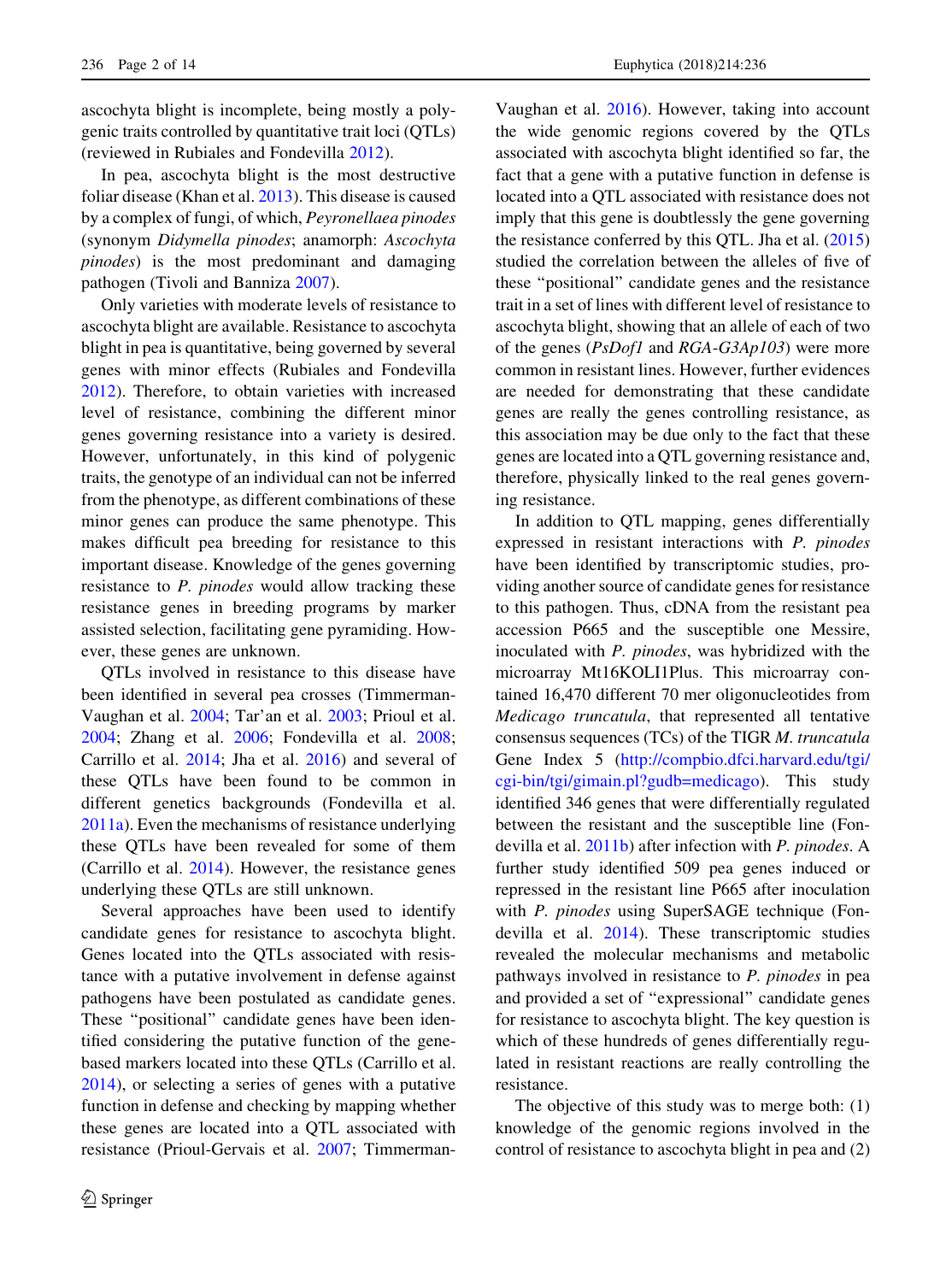knowledge of the genes differentially regulated in resistant reaction to P. pinodes, to identify genes that are both differentially expressed in resistant reactions and located into a QTL associated with resistance. These "positional" and "expressional" candidate genes will be more probably involved in the control of resistance than solely positional or expressional candidate genes. With this aim, genes differentially expressed in the resistant accession P665 during infection with *P. pinodes*, according to the microarray and/or SuperSAGE studies mentioned above, were mapped in the RIL (Recombinant Inbred Line) population P665  $\times$  Messire to check whether they co-localized with QTLs associated with resistance to P. pinodes.

#### Materials and methods

## Plant material and resistant traits analysed

The population used for mapping in this study consisted of 102 F6:7 RILs derived from a cross between the P. sativum ssp. syriacum. accession P665 and the P. sativum ssp. sativum cv. Messire. P665 shows incomplete resistance to P. pinodes, while cv. Messire is highly susceptible (Fondevilla et al. [2005](#page-12-0)). This population had been previously used to identify QTLs associated with different traits related to P. pinodes resistance: visual evaluation of disease rating in leaves under controlled conditions, visual evaluation of disease rating in leaves and stems and disease severity under field conditions during two growing seasons and different traits characterizing resistance microscopically (colony establishment, lesion size, host epidermal cell death and host protein crosslinking). A complete description of these traits, as well as the results of their assessment in the RIL population and parental lines can be found in Fondevilla et al. [\(2008](#page-12-0)) and Carrillo et al. [\(2014](#page-11-0)).

Candidate gene selection and polymorphism detection

Ten genes that were differentially regulated in the resistant line P665 during interaction with P. pinodes (Fondevilla et al. [2011b](#page-12-0), [2014\)](#page-12-0) and that could be relevant in the resistance to P. pinodes in pea, according to their function, were selected as

"expressional" candidate genes for resistance to  $P$ . pinodes. In addition, the resistance gene analogous RGA1.1 was also included in the analysis because, according to Timmerman-Vaughan et al. ([2002](#page-12-0)), RGA1.1 was in the proximity of the QTL associated with resistance to the ascochyta blight complex Asc3.1, which may coincide with the QTL MpIII.2 identified in our map  $P665 \times$  Messire (Fondevilla et al. [2008](#page-12-0)).

These eleven genes were surveyed in the RIL population P665  $\times$  Messire. The list of markers analysed, amplification conditions, primers used for the amplifications and the method used to score the polymorphism are included in Table [1.](#page-3-0) For some genes, primers to amplify the genes had been already reported by other authors and were used to amplify the genes in this study. In other cases, primers were designed in this study using the corresponding pea gene sequence. In the case of the genes JERF1 and EREBP, for which no clear homologous pea genes were identified in the databases, the primers were designed using the Medicago truncatula sequence corresponding to the Mt16KOLI1Plus microarray probes found to be up-regulated in P665 inoculated plants compared to Messire in Fondevilla et al. [\(2011b](#page-12-0)): MT015261 and MT009598, respectively. While the primers designed for EREBP amplified in pea a clear unique band, the primers designed for JERF1 showed some inconsistencies in the amplifications, amplifying sometimes a weak band in addition to the main strong band. Therefore, to increase the specificity and accuracy of the amplification, the main consistent band was sequenced and new primers were designed using the resulting pea sequence as template.

PCR amplifications were performed in a total volume of 15ul containing 500 ng of genomic DNA, buffer  $10 \times NH_4$  reaction buffer (670 mM Tris–HCl (pH 8.8 at 25 °C), 160 mM (NH<sub>4</sub>)<sub>2</sub>SO<sub>4</sub>, 100 mM KCl, 10, 0.1% stabilizer), 125  $\mu$ M of each dNTP, from 1.5 to 2.5 mM  $MgCl<sub>2</sub>$  depending on the primer (Table [1](#page-3-0)), 0.3 uM of each specific primer and 0.375 unit of BIOTAQ DNA polymerase (Bioline). Annealing temperatures and  $MgCl<sub>2</sub>$  concentration were optimized for each pair of primers in order to obtain a unique consistent band in the amplifications. The thermal profile for PCR consisted of an initial denaturalization at 95  $\degree$ C for 5 min followed by 30 cycles of 95 $\degree$ C for1 min, the required annealing temperature for 1 min,  $72 \text{ °C}$  for 1 min with a final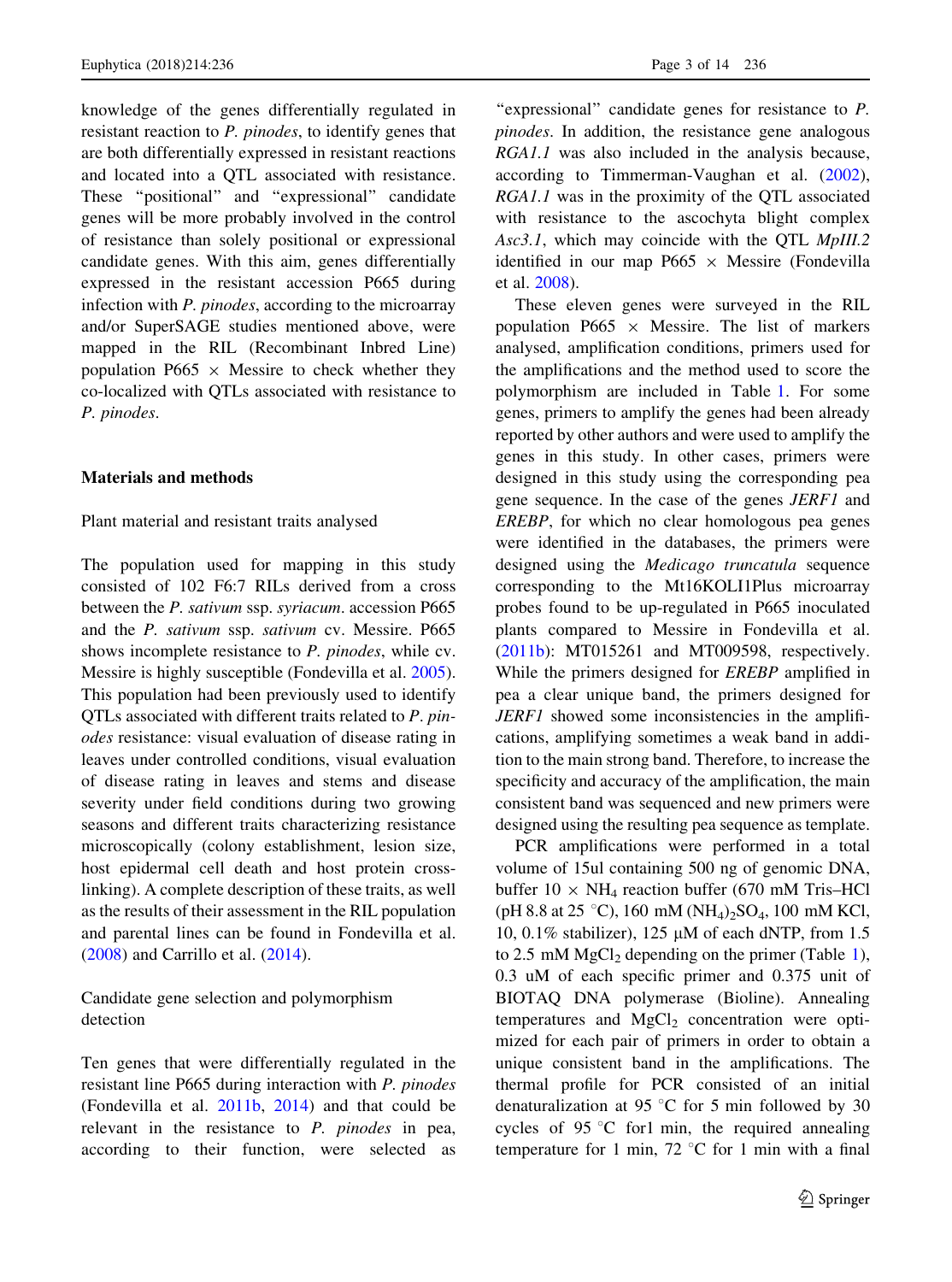| Marker              | Genbank<br>accession | Function                                                                 | Primers $(5' - 3')$                                              | Annealing<br>temperature | Cl <sub>2</sub> Mg<br>(mM) | Polymorphism<br>detection |
|---------------------|----------------------|--------------------------------------------------------------------------|------------------------------------------------------------------|--------------------------|----------------------------|---------------------------|
| Blec <sub>4</sub>   | L11745               | Lectin                                                                   | Fw: AATTTCCCCAAGATCACTCCT<br>Rv: AGGACCATGAATGGATGTTGT           | $65^{\circ}$ C           | 2                          | MSE digestion             |
| cOMT                | CD858528             | Caffeic acid<br>O-methyltransferase                                      | Aubert et al. $(2006)$                                           | 59 °C                    | 1,5                        | Fragment<br>analysis      |
| <b>DRR206-</b><br>d | U11716               | Disease resistance<br>response protein<br>$206-d$                        | Prioul-Gervais et al. (2007)                                     | 59 $^{\circ}$ C          | 1.5                        | RsaI digestion            |
| <b>DRR230-</b><br>b | L01579               | Disease resistance<br>response protein 39                                | Fw: GAGAAGAAATCACTAGCTG<br>Rv:<br><b>TTTTGAGTGCAGAAACATTTCCA</b> | 65 °C                    | 2                          | Fragment<br>analysis      |
| DRR49a              | U31669               | Pisum sativum<br>disease resistance<br>response protein<br>PR10 (DRR49a) | Fw:<br><b>CTAGGCAAGCAATTTCTTAGTT</b><br>RV: AGACCATCCCCCTTAGCTTT | 59 °C                    | 1.5                        | TaqI digestion            |
| <b>EREBP</b>        | MH521778             | Putative ethylene<br>responsive<br>transcription factor                  | Fw: ATCTCATACGCCATCATCTCT<br>RV: GCTTTCTGACCCCTCATTCT            | 59 $^{\circ}$ C          | 1.5                        | TaiI digestion            |
| <b>GST</b>          | AB087837             | Glutathione<br>S-transferase                                             | Fw: GTTCGTCCTCCTCCGCTAACT<br>Rv:<br>CATCAATCTTGTTCAGCTCCTC       | 59 $\degree$ C           | 1.5                        | TaqI digestion            |
| JERF1               | MH521780             | Putative ethylene<br>responsive<br>transcription factor                  | Fw: TGCTTCCTTGGCGTCTTTG<br>Rv:<br>CATAATGCAAAAACAACCAAGT         | 59 $\degree$ C           | 1.5                        | MboI digestion            |
| <b>PsPOXII</b>      | AB193816             | Peroxidase                                                               | Fw: CTTGGAGGACCCACATGGAT<br>RV: TCTAATCTCCCCATTAGTCCC            | 59 °C                    | 2                          | MboI digestion            |
| RGA1.1              | AF123695             | <b>Putative NBS-LRR</b><br>type disease<br>resistance protein            | Prioul-Gervais et al. (2007)                                     | $65^{\circ}$ C           | 2,5                        | Hpy188II<br>digestion     |
| OPR <sub>2</sub>    | AB095739             | 12-oxophytodienoic<br>acid 10,11-<br>reductase                           | Matsui et al. (2004)                                             | 59 $^{\circ}$ C          | 1,5                        | Monomorphyc               |

<span id="page-3-0"></span>Table 1 List of markers analysed, primers used for the amplification, amplification conditions and method used to score the polymorphism

extension at 72  $\degree$ C for 5 min. Amplification products were first subjected to electrophoresis performed in a 2.5% agarose gels in TBE Buffer. Gel green-stained gels were visualized on an ultraviolet light transilluminator and photographed. When slight different in band size was observed, polymorphism was scored using fragment analysis technique. In this case forward primers were labeled with fluorophores 6FAM (in case of cOMT gene) or HEX (in the case of DRR230-b gene) (Sigma-Genosys Ltd.). Amplification products were separated in an automated capillary sequencer (ABI 3130 Genetic Analyzer, Applied Biosystems/HITACHI) at the Genomics Unit of the Central Service of Research Support at the

 $\circled{2}$  Springer

University of Córdoba (Spain). The size of the amplified bands was calculated based on an internal standard DNA (400HD-ROX, Applied Biosystems) with GeneScan software (v 3.x Applied Biosystems) and the results analysed using the Genotyper software (v 3.7, Applied Biosystems). When no band size polymorphism was detected, PCR products amplified in each parental line were purified for direct sequencing using the QIAquick PCR purification Kit (Quiagen GmbH, Hilden Germany). PCR products were sequenced in both directions and the resulting sequences aligned using the Geneious Pro 5.5.6 software (Biomatters Ltd.) in order to detect polymorphisms. Restriction endonucleases sites and the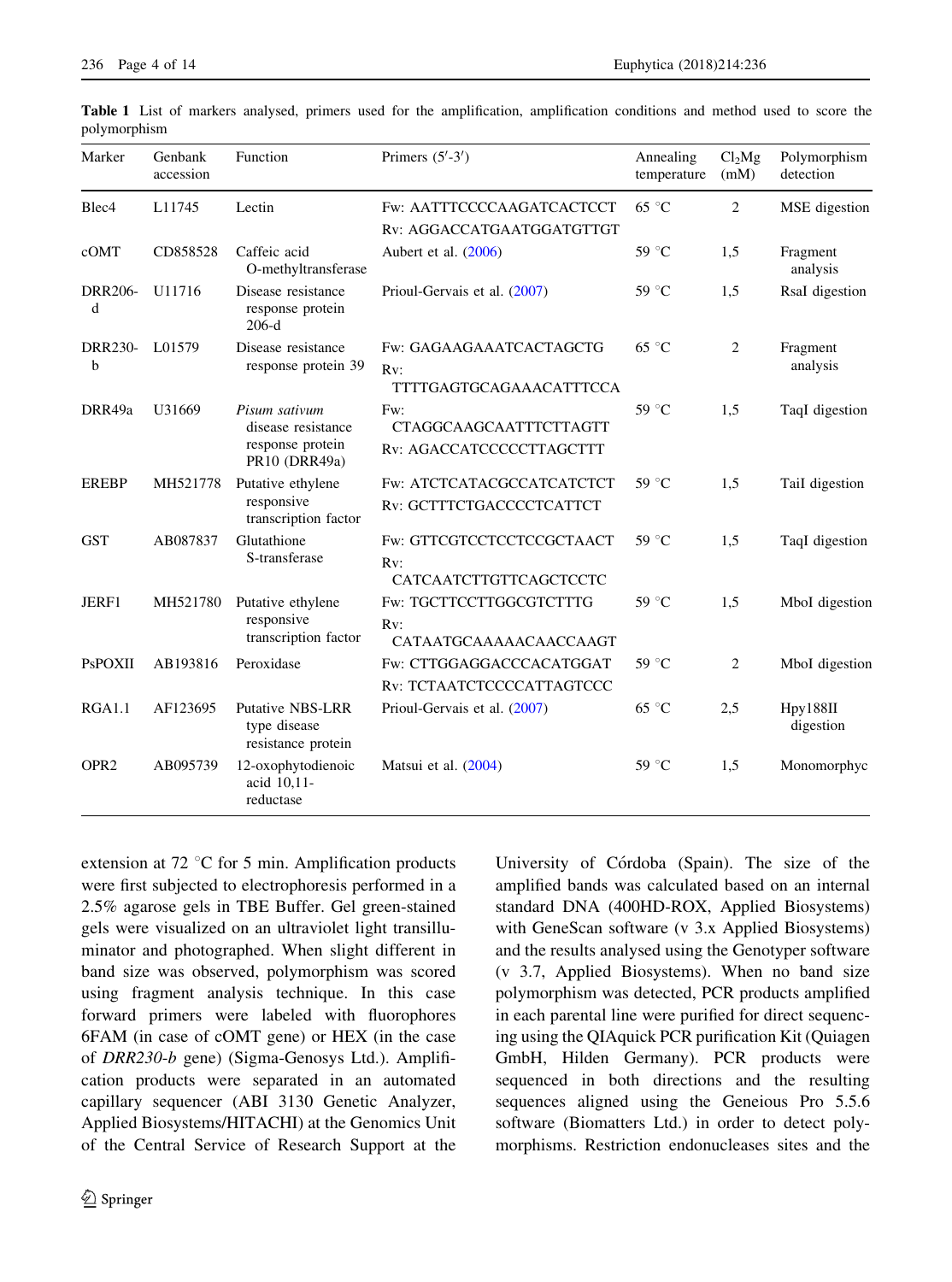restriction endonucleases suitable for visualizing the polymorphisms were also identified using Geneious Pro 5.5.6 software.

# Analysis of expression profile of JERF1 gene by qRT-PCR (Quantitative real time PCR)

While the primers developed for the other candidate genes yielded a clear band, the primers initially designed for *JERF1*, based on *M. truncatula* sequence, amplified sometimes a weak band in addition to the main strong band. Therefore, to check that the gene we mapped was really the gene over-expressed in the resistant accession P665, compared to the susceptible Messire, the expression of this gene was analysed by qRT-PCR in control and inoculated plants of P665 and Messire. For this analysis we used cDNA obtained from leaves of non-inoculated and inoculated plants (16 h after inoculation) obtained from the microarray experiment previously mentioned (Fondevilla et al. [2011b\)](#page-12-0). qRT-PCR analysis was carried out as described in Fondevilla et al. ([2011b\)](#page-12-0), using ''cgtctttgctcggtactgatt'' and ''tcaaagctccagaggctcat'' as forward and reverse primers, respectively, for amplifying JERF1 gene. These primers were designed using the Pisum sativum sequence obtained after sequencing the main amplicon obtained using the M. truncatula based primers. The genes TUB, histone H3 and GAPDH were used as reference genes for normalization. The PCR efficiency of each primer pair in each individual reaction was calculated using LingRegPCR 7.5 software and used to calculate an average efficiency (E) per primer pair. This average efficiency was used to calculate the expression in each reaction using the formula Expression =  $E^{CT}$ . A normalization index was calculated as the geometric mean of the expression of the reference genes TUB, GAPDH and histone H3 and a relative expression was calculated for each reaction as the ratio of the gene expression of the gene of interest in each reaction against the normalization index.

# Map construction and QTL analysis

The framework genetic map (Carrillo et al. [2014\)](#page-11-0) was constructed by MAPMAKER Version 3.0b (Lander et al. [1987](#page-12-0)) using a LOD score of 5.0 as the threshold for significant linkage. The marker orders were established using MSTMap (Wu et al. [2008\)](#page-13-0) by

finding the minimum spanning tree of a graph for each linkage group. MAPMAKER was used to confirm marker order determined by MSTMap. The markers representing candidate genes were added to the map using the 'try' command and the final order of markers on each linkage group was confirmed using the 'ripple' command in MAPMAKER. Map distances were calculated using the Kosambi mapping function (Kosambi [1944](#page-12-0)). Windows QTL Cartographer V2.5 (Wang et al. [2012](#page-13-0)) was used to perform single-marker analyses as well as composite interval mapping (CIM) and multiple interval mapping (MIM). The markers used as cofactors in the model were selected by forward–backward stepwise regression. To determine an empirical threshold significance levels for QTL detection 1,000 permutations were performed as described in by Churchill and Doerge ([1994\)](#page-11-0). Multiple interval mapping (MIM) (Kao et al. [1999;](#page-12-0) Zeng et al. [1999\)](#page-13-0) was used to obtain more precise information of QTL effects and positions and to evaluate the presence of digenic epistatic interactions across the QTL pairwise combinations. The initial CIM-derived QTL model was subjected to a search for significant epistatic interactions among QTLs and both main additive effects and their epistatic interactions were tested for significance using the Bayesian information criterion (BIC). One- and two-LOD support intervals for the position of each QTL were calculated as described by Darvasi and Soller ([1997\)](#page-12-0). The markers flanking the LOD peaks as well as the 2-LOD confidence intervals were identified.

# Results

# Gene mapping

After optimizing amplification conditions, the eleven genes selected were successfully amplified in both Messire and P665. For two markers (DRR230-b and cOMT) a slight difference in the size of the band amplified in Messire compared to P665 was observed. Therefore, to score these polymorphisms in the P665  $\times$  Messire RIL population, fragment analysis technique was applied. For RGA1.1, DRR206-d, GST, DRR49a, PsPOXII, OPR2, Blec4 and EREBP no direct polymorphism was detected and the bands amplified in both parents were sequenced and aligned in order to identify SNPs. In the case of OPR2, no SNP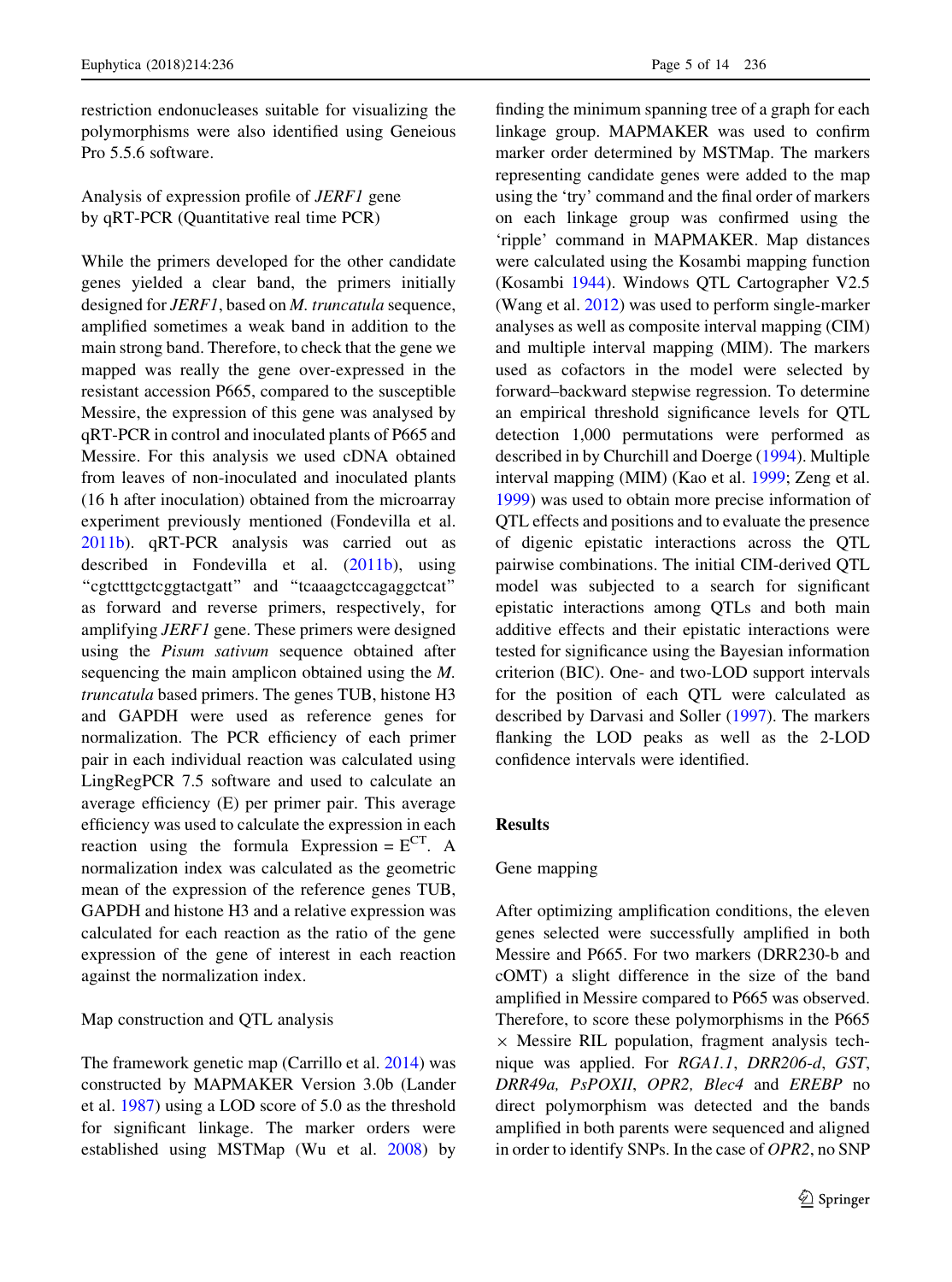was identified between Messire and P665 and therefore, this gene could not be mapped. By contrast, for the other genes, SNPs between Messire and P665 were identified and used to score the polymorphisms detected using CAPS (cleaved amplified polymorphic sequence) markers (Table [1](#page-3-0)). In the case of *JERF1*, the primers initially designed to amplify the gene using the Medicago truncatula sequence corresponding to the Mt16KOLI1Plus probe MT015261 as template, produced sometimes, in addition to a strong main band, a slight band. In order to increase the specificity of the primers, the strong clear consistent band observed was sequenced and new primers were designed using the corresponding pea sequence as template. The sequence amplified by these new primers yielded a unique clear band in both parents, that was sequenced and used to design a CAPS marker.

In the case of the genes amplified using primers corresponding to pea gene sequences, sequencing of the resulting bands confirmed that the primers used amplified the expected genes. In the case of EREBP, amplified using primers designed based on a M. truncatula sequence, the sequence of the band amplified in pea (GenBank Accessions No: MH521778 and MH521779) was blasted (BlastX) against Uni-ProtKB/Swiss-Prot, indicating that the gene amplified was, as expected, a putative ethylene responsive transcription factor. The BLASTN of this sequence against TSA (Transcriptome Shotgun Assembly) data base, specifying Pisum as hit organism, identified accession JI902274.1 as the most similar sequence,



Fig. 1 Fold change of the average of the normalized expression of JERF1 gene for the treatment ''P665 non-inoculated plants (P665C)'' with respect to ''Messire non-inoculated plants (MC)'', and ''P665 inoculated plants (P665I)'' with respect to ''Messire inoculated plants (MI)''. Gene expression was analysed by qRT-PCR using TUB, histone H3 and GAPDH housekeeping genes for normalization

Fig. 2 Pea genetic linkage map constructed from a population $\blacktriangleright$ formed by 102 F6:7 recombinant inbred lines (RILs) derived from the cross between the P. sativum subsp. syriacum accession P665 and the P. sativum subsp. sativum cv. Messire. Bar positions indicate locations of quantitative trait loci: outer and inner interval corresponding to 1-LOD and 2-LOD support interval are indicated as a full box and a single line, respectively. Candidate genes mapped are shown in bold and framed

showing a 93% sequence cover and 99% identity. For JERF1, using a similar approach, BlastX (against RefSeq\_protein) showed that the sequence amplified by the primers designed on pea (GenBank Accessions No: MH521780 and MH521781) corresponded also probably to a ''ethylene responsive transcription factor''. By BLASTN the most similar sequence identified in pea was GAMJ0101029777 (59% sequence cover, 96% sequence identity). According to the qRT-PCR analysis, pea JERF1 gene was 1.8 times more expressed in P665 plants inoculated with P. pinodes than in Messire inoculated plants and 2.76 times more expressed in P665 non-inoculated plants than in Messire non-inoculated plants (Fig. 1).

Markers EREBP, GST, Blec4 and cOMT mapped in pea linkage group (LG) II, RGA1.1, DRR230b and PsOX11 on LGIII, JERF1 on LGIV, DRR49a on LGIV and DRR206-d on LGVII (Fig. 2). Of those, cOMT, RGA1.1, DRR230-b and DRR49a had been previously mapped by other authors. Marker cOMT mapped in the same LG as in Aubert et al. ([2006](#page-11-0)). However, on the map developed by Aubert et al. [\(2006](#page-11-0)), cOMT was located between the SSRs AA504 and AD134, while in our map this marker was located after AA504 but in the other direction. RGA1.1, DRR230-b and DRR49a were also located in the same LG as previously reported (Timmerman-Vaughan et al. [2000,](#page-12-0) Prioul-Gervais et al. [2007](#page-12-0)). However, the lack of enough common markers between our map and these previous maps hamper a more detailed comparison of the position of the genes.

Relation between candidate genes, QTLs for resistance to P. pinodes and resistance traits

Single-marker analysis revealed that five candidate genes showed a significant correlation with resistance traits (Table [2](#page-8-0)). Thus, Blec4 and EREBP were significantly associated with ''percentage of germinated spores causing protein cross-linking in epidermal cells'', DRR49a was associated with ''disease rating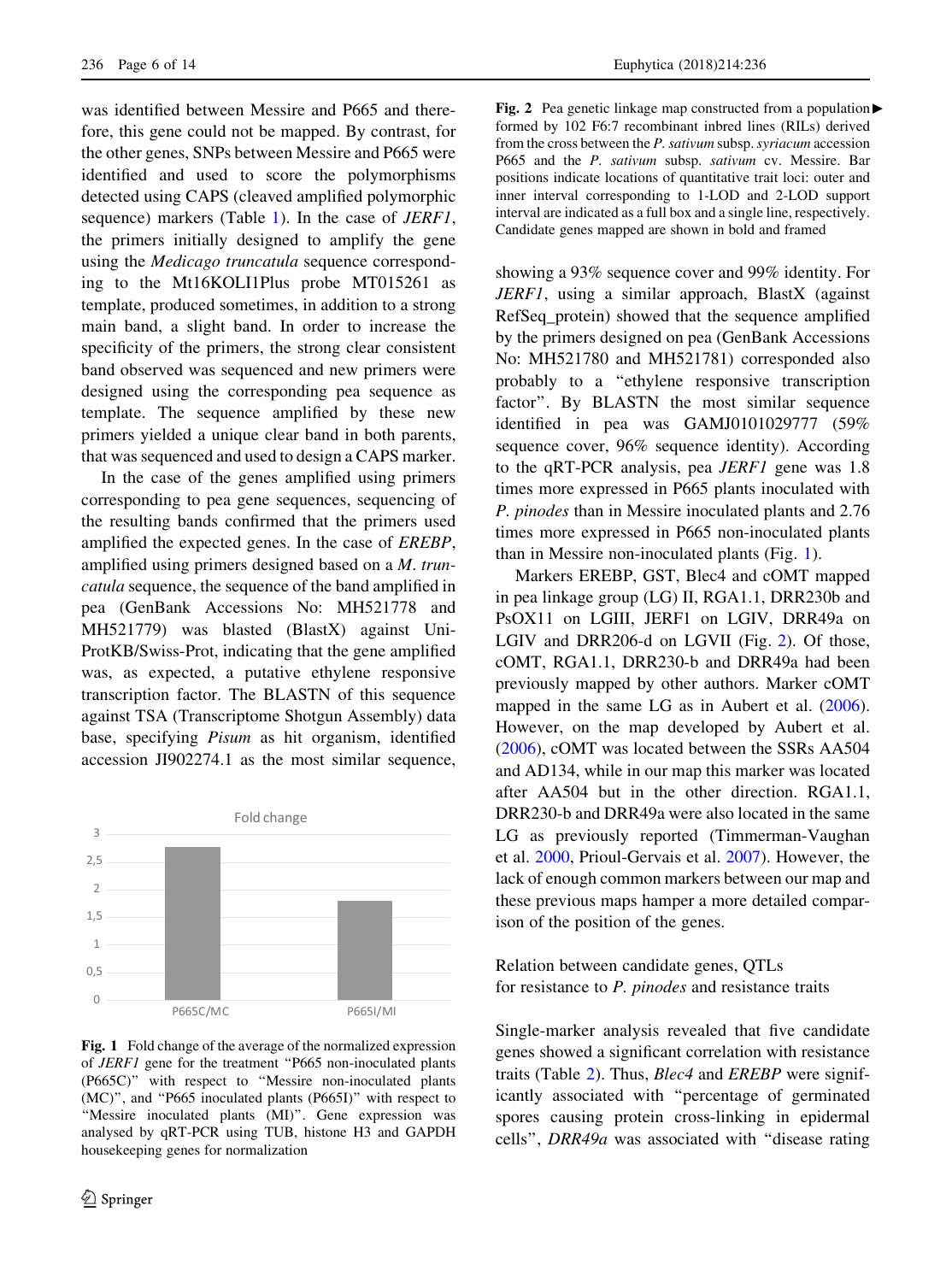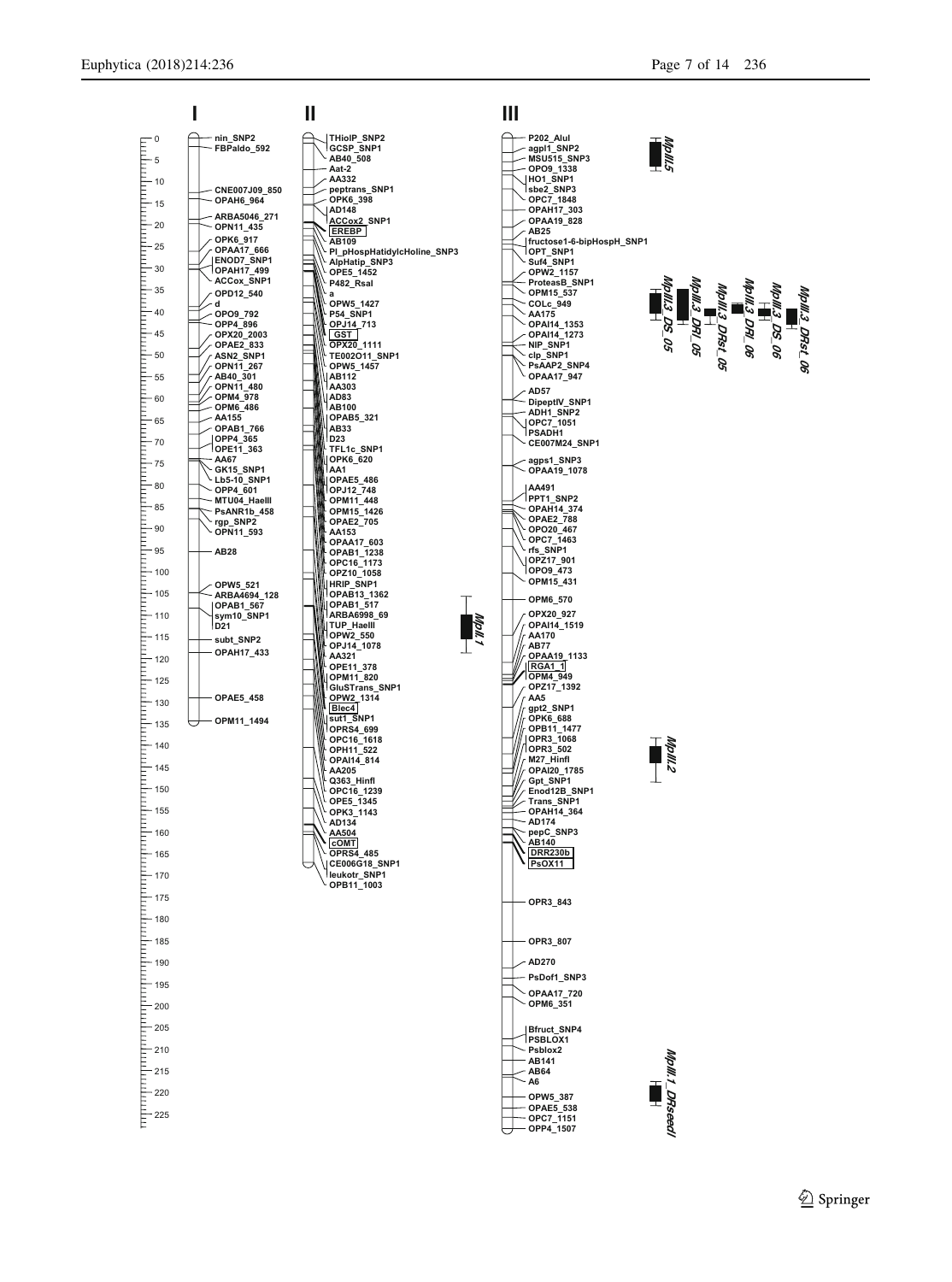

Fig. 2 continued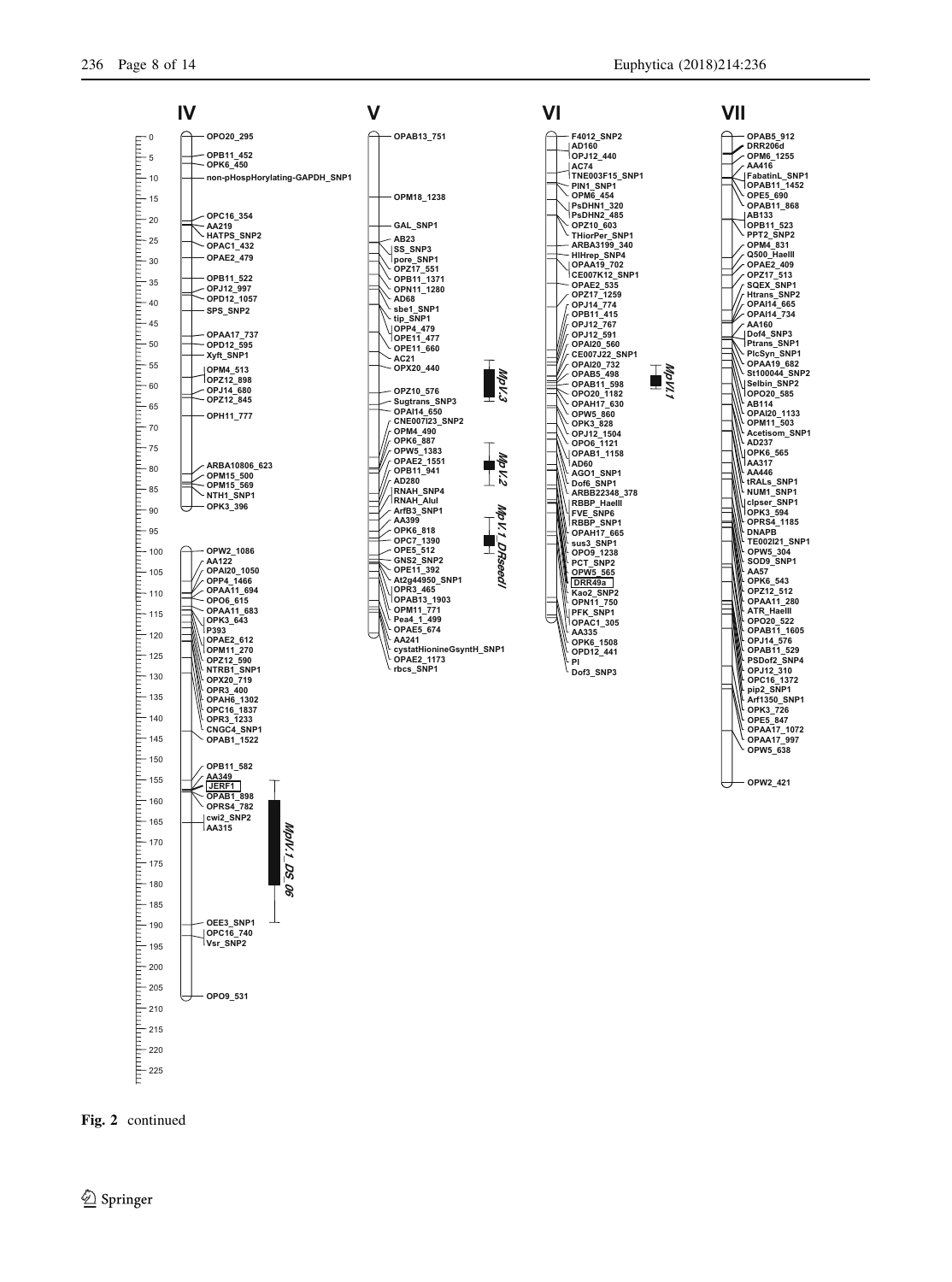<span id="page-8-0"></span>Table 2 Results of the single-marker analysis of the 10 candidate genes analysed showing the association between the markers and different resistance traits

| Marker            | LG         | $P(F)^a$ |       |            |       |                |         |                 |        |         |                       |               |  |  |
|-------------------|------------|----------|-------|------------|-------|----------------|---------|-----------------|--------|---------|-----------------------|---------------|--|--|
|                   |            | $EstC^b$ | DeadC | ProtC LesS |       | <b>DRseedl</b> | DR12005 | <b>DRst2005</b> | DS2005 | DR12006 | DR <sub>st</sub> 2006 | <b>DS2006</b> |  |  |
| Blec <sub>4</sub> | П          | 0.774    | 0.874 | 0.021      | 0.417 | 0.822          | 0.799   | 0.416           | 0.772  | 0.407   | 0.473                 | 0.829         |  |  |
| cOMT              | H          | 0.790    | 0.528 | 0.868      | 0.916 | 0.432          | 0.067   | 0.058           | 0.114  | 0.819   | 0.439                 | 0.500         |  |  |
| <b>DRR206d</b>    | VІІ        | 0.932    | 0.798 | 0.407      | 0.444 | 0.076          | 0.086   | 0.377           | 0.066  | 0.445   | 0.177                 | 0.407         |  |  |
| DRR230b           | Ш          | 0.998    | 0.068 | 0.972      | 0.907 | 0.590          | 0.452   | 0.110           | 0.566  | 0.559   | 0.817                 | 0.632         |  |  |
| DRR49a            | VI         | 0.992    | 0.748 | 0.680      | 0.766 | 0.000          | 0.458   | 0.134           | 0.681  | 0.161   | 0.122                 | 0.433         |  |  |
| <b>EREBP</b>      | H          | 0.080    | 0.504 | 0.046      | 0.708 | 0.645          | 0.666   | 0.355           | 0.968  | 0.553   | 0.365                 | 0.842         |  |  |
| <b>GST</b>        | П          | 0.496    | 0.807 | 0.064      | 0.106 | 0.634          | 0.735   | 0.605           | 0.718  | 0.996   | 0.604                 | 0.6473        |  |  |
| JERF1             | <b>IVB</b> | 0.765    | 0.864 | 0.477      | 0.039 | 0.089          | 0.102   | 0.075           | 0.476  | 0.006   | 0.013                 | 0.003         |  |  |
| PsOX11            | Ш          | 0.700    | 0.060 | 0.594      | 0.529 | 0.536          | 0.512   | 0.093           | 0.778  | 0.892   | 0.473                 | 0.934         |  |  |
| RGA11             | Ш          | 0.647    | 0.009 | 0.230      | 0.926 | 0.101          | 0.158   | 0.160           | 0.181  | 0.984   | 0.867                 | 0.829         |  |  |

Values  $< 0.05$  are shown in bold

<sup>a</sup>P(F): Probability of the F-statistics comparing the hypothesis  $H_0$  (marker not linked to a QTL) to an alternative  $H_1$  (marker linked to a QTL)

<sup>b</sup>Traits: *EstC* percentage of germinated spores that established a colony, *DeadC* percentage of germinated spores causing host epidermal cell death, ProtC percentage of germinated spores causing protein cross-linking in epidermal cells, LesS lesion size (mm<sup>2</sup>), DRseedl resistance to P. pinodes under controlled conditions, DRl2005 disease rating on leaves (leaflets and stipules) under field conditions during 2004–2005 season, DRst2005 disease rating on stems under field conditions during 2004–2005 season, DS2005 disease severity under field conditions during 2004–2005 season, DRl2006 disease rating on leaves under field conditions during 2005–2006 season, DRst2006 disease rating on stems under field conditions during 2005–2006 season, DS2006 disease severity under field conditions during 2005–2006 season

in leaves of seedlings scored under growth chamber conditions'', JERF1 was associated with four resistance traits: ''disease rating on leaves scored under field conditions'', ''disease rating on stems scored under field conditions'', ''disease severity estimated under field conditions" and "lesion size" and RGA1.1 was associated with ''percentage of germinated spores causing host epidermal cell death''.

After including the candidate genes, a new QTL analysis was carried out. The results of this analysis are summarized in Table [3](#page-9-0). QTLs identified were in general the same, they were located in similar positions and explained similar percentages of the phenotypic variation of the resistance traits as in Carrillo et al. [\(2014](#page-11-0)). However, two QTLs previously identified in Carrillo et al. [\(2014](#page-11-0)), associated with the trait ''percentage of germinated spores causing host epidermal cell death'', MpIII4 and MpIII5, did not reach the required LOD threshold for this trait in the new QTL analysis. By contrast, MpIII.5 reached the required LOD threshold, for the trait ''percentage of germinated spores causing protein cross-linking in epidermal cells''. This QTL explained the 13.56% of the phenotypic variation of this trait (Table [3\)](#page-9-0). The candidate gene Blec4 was in the 2-LOD interval of the QTL *MpII.1* and *JERF1* in that of *MpV.1\_DS\_06*. The other genes associated with the resistance traits were not located into the 2-LOD interval of any declared QTL, but they were all included in a genomic region showing and increase in LOD for their corresponding associated trait that did not reached the required LOD threshold (Online Resource 1). Interestingly, RGA1.1 was located into the previous QTL MpIII4 (Carrillo et al. [2014\)](#page-11-0) that was associated with ''percentage of germinated spores causing host epidermal cell death'', although this region in the new QTL analysis reached a LOD value of 2.81 while the LOD threshold was 3.28. No epistatic interactions among QTLs were found for any of the analysed traits using multiple-interval mapping (MIM) as in Carrillo et al. ([2014\)](#page-11-0).

## **Discussion**

Previous studies aiming to identify candidate genes involved in resistance to P. pinodes reported genes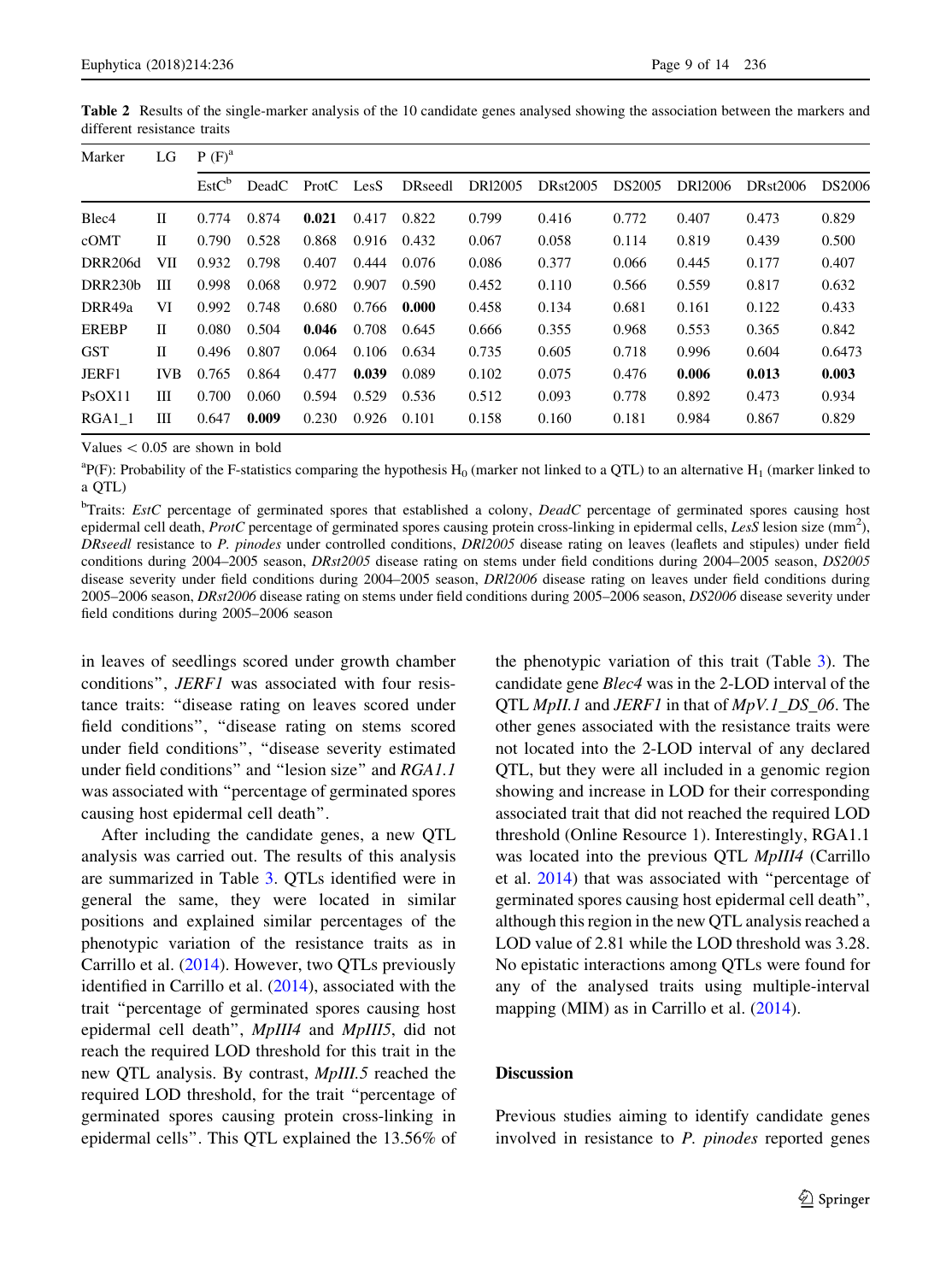<span id="page-9-0"></span>

| <b>Table 3</b> Quantitative trait loci (QTL) for resistance to <i>Peyronellaea pinodes</i> detected by composite interval mapping (CIM) and |  |  |  |  |  |
|---------------------------------------------------------------------------------------------------------------------------------------------|--|--|--|--|--|
| multiple interval mapping (MIM) in the RIL population derived from the cross $P665 \times$ Messire                                          |  |  |  |  |  |

| Trait <sup>a</sup> | $LG^b$         | <b>QTL</b>                                   | Peak-flanking<br>markers    | 2-LOD interval-flanking<br>markers | Peak <sup>c</sup> | LOD <sup>d</sup> | TLOD <sup>e</sup> | Add <sup>f</sup> | $R^{2g}$ |
|--------------------|----------------|----------------------------------------------|-----------------------------|------------------------------------|-------------------|------------------|-------------------|------------------|----------|
| EstC               | V              | MpV.2                                        | OPM4_490/OPK6_887           | OPAI14_650/OPAE2_1551              | 79.95             | 3.78             | 3.22              | $-0.06$          | 15.05    |
| Total              |                |                                              |                             |                                    |                   |                  |                   |                  | 15.05    |
| ProtC              | Ш              | MpIII.5<br>agpl1_SNP2/<br><b>MSU515_SNP3</b> |                             | P202_AluI/OPO9_1338                | 5.45              |                  |                   | 0.06             | 13.56    |
| Total              |                |                                              |                             |                                    |                   |                  |                   |                  | 13.56    |
| <b>DRseedl</b>     | Ш              | MpIII.1 DRseedl                              | OPW5 387/OPAE5 538          | A6/OPAE5 538                       | 221.06            | 5.59             | 3.14              | $-0.29$          | 13.96    |
| <b>DRseedl</b>     | V              | MpV.1 DRseedl                                | OPK6 818/OPC7 1390          | RNAH AluI/OPE5 512                 | 96.83             | 4.74             |                   | $-0.27$          | 14.74    |
| <b>DRseedl</b>     | V              | MpV.3                                        | OPZ10 576/<br>Sugtrans_SNP3 | AC21/Sugtrans SNP3                 | 61.84             | 3.86             |                   | $-0.21$          | 10.94    |
| Total              |                |                                              |                             |                                    |                   |                  |                   |                  | 39.64    |
| DR12005            | $\mathbf{III}$ | MpIII.3_DRI_05                               | AA175/OPAI14 1353           | OPM15 537/OPAI14 1273              | 39.43             | 10.40            | 3.08              | $-0.31$          | 29.54    |
| Total              |                |                                              |                             |                                    |                   |                  |                   |                  | 29.54    |
| <b>DRst2005</b>    | Ш              | MpIII.3_DRst_05                              | AA175/OPAI14 1353           | AA175/OPAI14 1273                  | 40.43             | 13.07            | 3.14              | $-0.41$          | 39.09    |
| <b>DRst2005</b>    | Ш              | MpIII.2                                      | gpt2_SNP1/OPK6_688          | AA5/OPR3 1068                      | 141.96            | 4.40             |                   | $-0.22$          | 7.12     |
| <b>DRst2005</b>    | VI             | MpVI.1                                       | OPAB5 498/<br>OPAB11 598    | OPJ12 591/OPAH17 630               | 59.46             | 4.05             |                   | $-0.22$          | 7.76     |
| <b>DRst2005</b>    | $\mathbf{I}$   | MpII.1                                       | OPRS4 699/<br>OPC16_1618    | OPW2 1314/OPH11 522                | 114.41            | 3.35             |                   | 0.13             | 1.84     |
| Total              |                |                                              |                             |                                    |                   |                  |                   |                  | 55.81    |
| DS2005             | Ш              | $MpIII.3$ <sub>DS</sub> $-05$                | COLc_949/AA175              | OPM15_537/OPAI14_1273              | 37.11             | 11.43            | 3.08              | $-4.80$          | 37.75    |
| Total              |                |                                              |                             |                                    |                   |                  |                   |                  | 37.75    |
| DR12006            | Ш              | MpIII.3_DR1_06                               | AA175/OPAI14_1353           | COLc_949/OPAI14_1353               | 40.43             | 16.20            | 3.06              | $-0.37$          | 45.58    |
| Total              |                |                                              |                             |                                    |                   |                  |                   |                  | 45.58    |
| <b>DRst2006</b>    | Ш              | MpIII.3_DRst_06                              | OPAI14_1353/<br>OPAI14_1273 | AA175/OPAI14_1273                  | 41.96             | 13.38            | 3.77              | $-0.34$          | 46.09    |
| Total              |                |                                              |                             |                                    |                   |                  |                   |                  | 46.09    |
| <b>DS2006</b>      | Ш              | $MpIII.3$ <sub>DS</sub> $-06$                | AA175/OPAI14 1353           | COLc 949/OPAI14 1273               | 40.43             | 15.47            | 3.06              | $-4.98$          | 52.34    |
| DS2006             | <b>IVB</b>     | MpIV.1 DS 06                                 | cwi2 SNP2/AA315             | OPB11 582/OEE3 SNP1                | 65.40             | 4.11             |                   | 1.70             | 7.39     |
| Total              |                |                                              |                             |                                    |                   |                  |                   |                  | 59.73    |

<sup>a</sup>Traits: EstC percentage of established colonies, ProtC percentage of germinated spores causing protein cross-linking in epidermal cells, DRseedl disease rating in leaves of seedlings scored under growth chamber conditions, DRl disease rating on leaves scored under field conditions, DRst disease rating on stems scored under field conditions, DS disease severity (percentage of the plant area covered by symptoms) estimated under field conditions

<sup>b</sup>LG Linkage group

c Peak QTL position (cM)

<sup>d</sup>LOD the peak LOD score

<sup>e</sup>TLOD LOD threshold derived from 1000 permutations at  $p = 0.05$ 

f *Add* the additive effect

 ${}^{g}R^{2}$  proportion of phenotypic variance explained by the respective QTL (%)

with a putative function in defense and located into the confidence interval of a QTL associated with resistance to this pathogen, or genes differentially expressed in resistant reactions. This is the first study reporting genes that are, located in a genomic region associated with resistance traits, have also a putative function in defense and are, in addition, differentially expressed during resistance. Therefore, although further evidences, as functional analysis in transgenic knock-out or over-expression lines are needed to confirm that these genes are really the genes underlying the resistance conferred by these genomic regions, the identification of the ''positional'' and ''expressional'' candidate genes reported in this study represent a step forward toward the identification of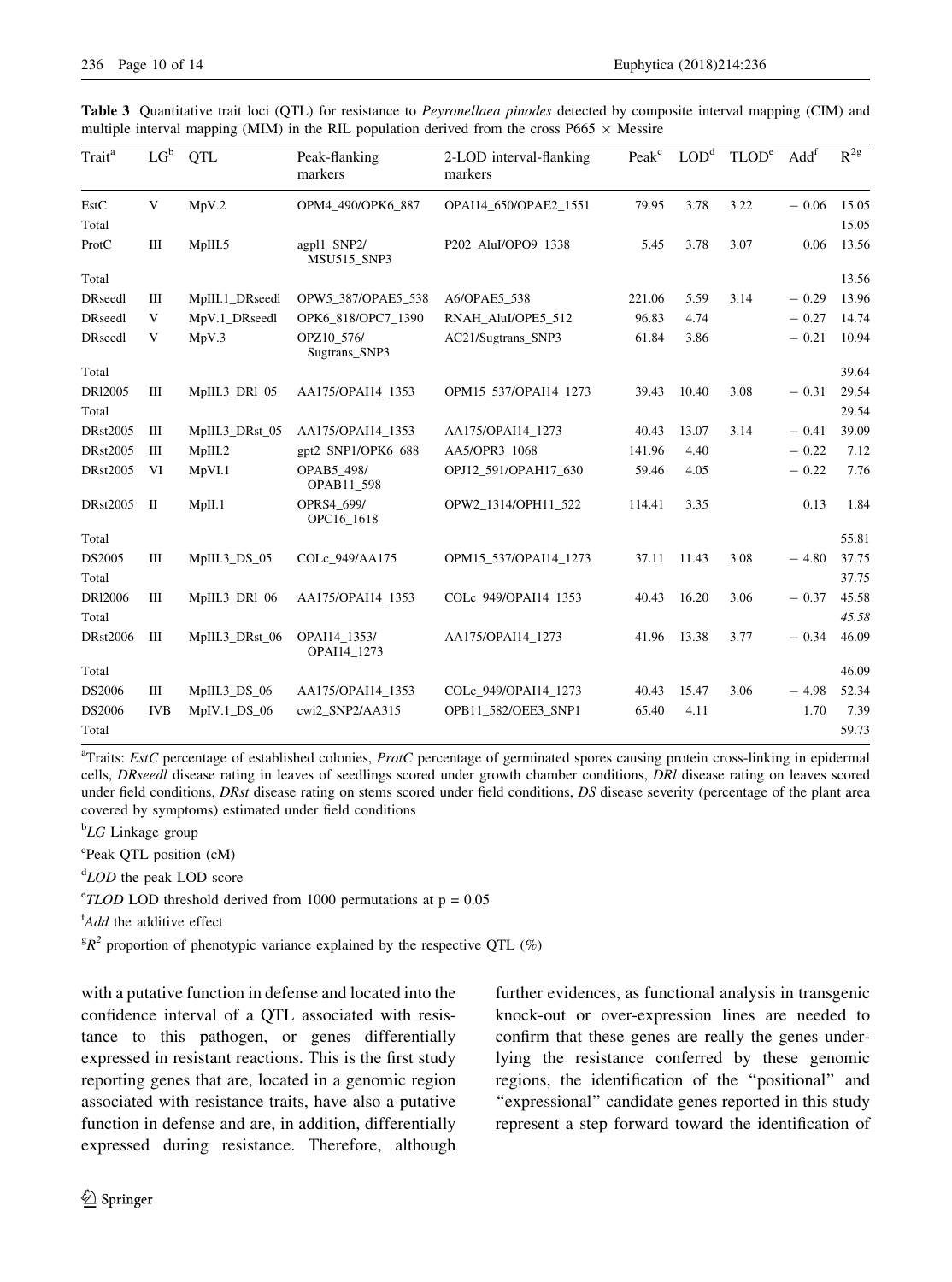the genes that are controlling resistance to ascochyta blight in pea.

Five of the candidate genes tested, Blec4, EREBP, DRR49a, JERF1 and RGA1.1 were associated with resistance traits by single-marker analysis. In addition, although only two of them, Blec4 and JERF1 were in the 2-LOD confidence interval of declared QTLs that reached the required LOD threshold, all of these four candidate genes were located in a genomic region showing an increase in LOD for the corresponding resistance traits. Therefore, these genes are postulated as candidate genes for resistance to P. pinodes in pea.

Gene Blec4 codifies a lectin type gene. BlastX of this gene against Refseq\_proteins data base showed that the protein corresponding to this gene contained the legume lectins, the arcelin family of lectin-like defense proteins, the LecRK family of lectin-like receptor kinases, concanavalinA (ConA), and an alpha-amylase inhibitor motifs, being a putative member of the Lectin\_L\_type superfamily. Blec4 was associated with an increase in protein crosslinking in epidermal cells attached by P. pinodes, being located in our study into a QTL controlling this trait. In the case of necrotrophic pathogens plants usually recognize non-specific elicitors that activate a battery of basal defense responses that act against a wide range of pathogens (Fondevilla et al. [2011b\)](#page-12-0). The presence of a LecRK (lectin-like receptor kinases) motif in Blec4 suggests that this gene could be involved in this kind of recognition. Plants perceive structurally conserved molecules produced by challenging microbes, collectively known as microbeassociated molecular patterns (MAMPs). The perception of MAMPs is carried out by pattern recognition receptors (PRRs) and induces immune response (Desaki et al. [2018](#page-12-0)). Lectins are a major group of PRRs and consist of structurally heterogeneous proteins with one or more characteristic carbohydrate recognition domains (CRDs) that bind reversibly and specifically to cognate carbohydrate residues present on the pathogen membrane (Kugapreethan et al. [2018\)](#page-12-0). The recognition of P. pinodes carbohydrate residues by Blec4 could led to the induction of mechanisms of defense as covalent reticular links formation between cell walls proteins, called protein cross-linking. This mechanism has proven to be an effective and fast defensive response against pathogens improving cell wall resistance after pathogen attack, stopping or delaying the spread of pathogens,

and contributes to the reduction on the size of the lesions caused by P. pinodes in pea accession P665 (Carrillo et al. [2014\)](#page-11-0).

Two other candidate genes identified in this study, JERF1 and EREBP, are putative transcription factors belonging to the APETALA2/Ethylene Responsive Factor (AP2/ERF) family, mediators of stress responses and developmental programs (Licausi et al. [2013](#page-12-0)). The ERF genes examined to date have been shown to be induced by biotic and abiotic stresses, including pathogen infection, salt stress, osmotic stress, wounding, drought, hypoxia, temperature stress and the stress-related hormones ethylene, jasmonic acid and ABA (Licausi et al. [2013\)](#page-12-0). This is in agreement with the induction of these genes after P. pinodes infection in our previous transcriptomic studies and with the conclusions obtained from these studies suggesting that ethylene and jasmonic acid pathways are key factor on the resistance against P. pinodes in pea (Fondevilla et al. [2011b](#page-12-0), [2014](#page-12-0)). Previously, another gene involved in ethylene pathway, an ethylene receptor-like sequence, was postulated as a candidate gene for resistance to ascochyta blight in chickpea (Madrid et al. [2012](#page-12-0)).

EREBP was amplified using primers designed on the M. truncatula probe found to be differentially regulated in P665 vs Messire plants inoculated with P. pinodes in our previous microarray experiment (Fondevilla et al. [2011b](#page-12-0)). Interestingly, the sequencing of the amplicon produced in pea using these primers, showed that this gene showed a 99% identity with the pea sequence accession JI902274.1, a gene that was also found to be up-regulated in P665 after inoculation with *P. pinodes* in our previous SuperSAGE experiment (Fondevilla et al. [2014](#page-12-0)), giving further evidences of the involvement of this gene in the resistance to P. pinodes.

Regarding JERF1, qRT-PCR confirmed that the gene we mapped was differentially expressed in the resistant accession P665 compared to the susceptible cultivar Messire, giving similar results as our previous microarray experiment (Fondevilla et al. [2011b](#page-12-0)). Thus, in both experiments (qRT-PCR and microarray) this gene was around 1.8 times more expressed in P665 than in Messire after inoculation with P. pinodes. Furthermore, qRT-PCR showed that this gene was constitutively 2.76 times more expressed in P665 than in Messire. Interestingly, constitutive expression of ETHYLENE RESPONSE FACTOR1 (ERF1)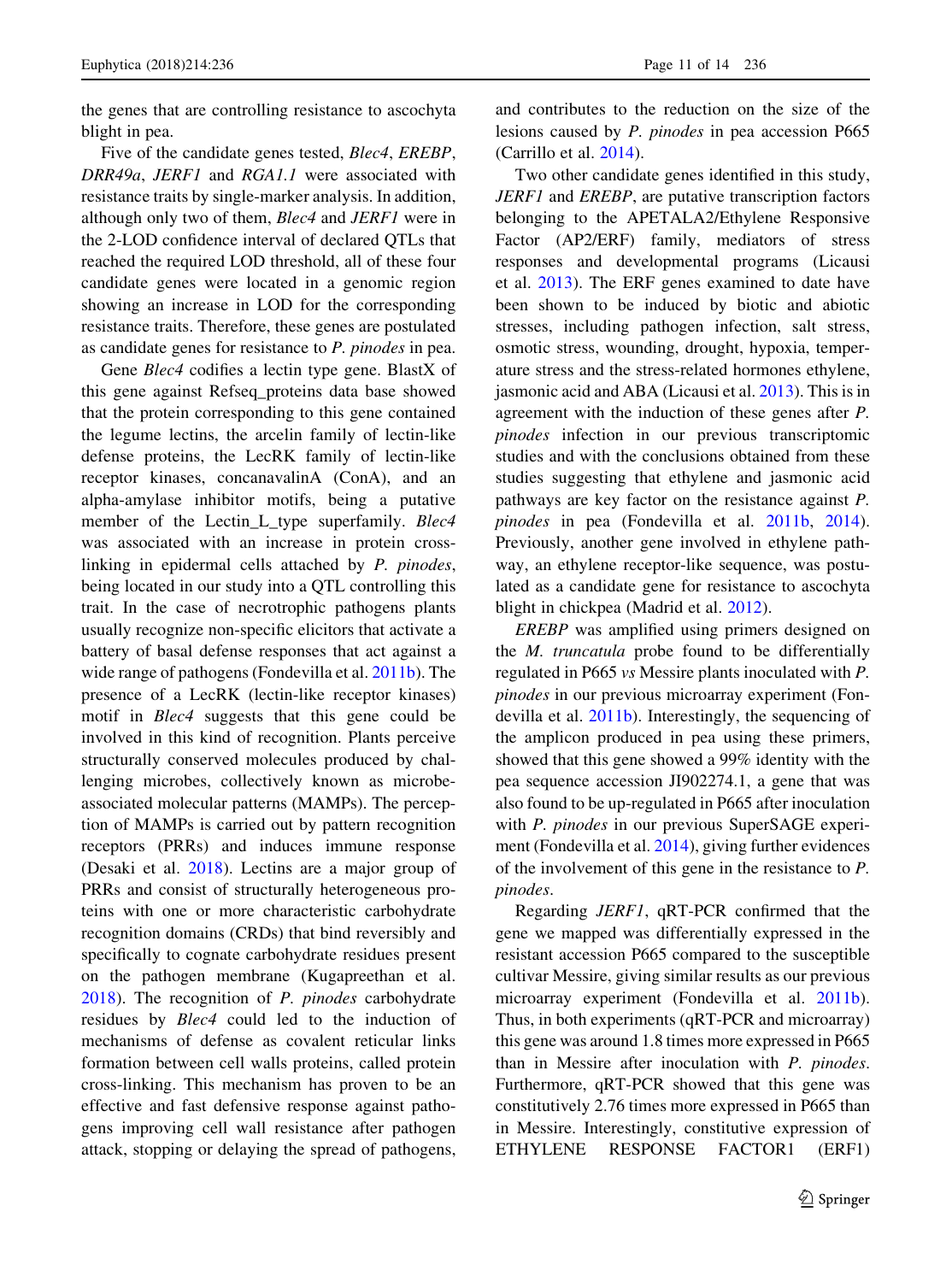<span id="page-11-0"></span>increases Arabidopsis resistance to the pathogens B. cinerea and P. cucumerina (Lorenzo et al. [2003](#page-12-0)). The constitutive resistance present in P665 had been previously detected in Fondevilla et al. [\(2011b](#page-12-0)), where several genes involved in defense were constitutively at a higher concentration in P665 than in the susceptible cultivar Messire.

JERF1 gene showed 82% identity with the M. truncatula accession Medtr8g022820, similarly as the ''ethylene responsive transcription factor RAPD2-12'' (sequence name 2686586), analysed as a putative candidate gene for resistance to P. pinodes by Timmerman-Vaughan et al. [\(2016](#page-13-0)), that showed a 85% identity with this M. truncatula sequence. In addition, both, the gene analysed by us and that studied by Timmerman-Vaughan et al. ([2016\)](#page-13-0), mapped in pea LG IV. Therefore, these two genes may be the same gene, although in Timmerman-Vaughan et al. ([2016\)](#page-13-0) this gene was not located into any QTL associated with resistance, while, in our case, JERF1 was located into a QTL associated with disease severity estimated under field conditions. The amplification of two bands in pea using the primer designed according to the M. truncatula sequence corresponding to this gene open also the possibility of the presence of tandem duplication for this gene in pea. By single marker analysis JERF1 gene was associated with other field resistance traits and also to a reduced size of the necrotic lesions produced by P. pinodes on the mesophyll. These evidences suggest a role of this gene in resistance to P. pinodes in pea.

Gene DRR49a was strongly related to resistance to P. pinodes in seedlings under controlled conditions in our study. The protein encoded by this gene, disease resistance response protein Pi49, has been also shown to be up-regulated in response to other pathogens such as Fusarium solani f. sp. phaseoli (Riggleman et al. [1985\)](#page-12-0), F. solani f. sp. pisi (Fristensky et al. [1985\)](#page-12-0) and Pseudomonas syringae pv. pisi (Daniels et al. 1987). In addition, expression of this protein in potato conferred resistance to early dying disease (Chang et al. 1993). This protein is a PR10 protein. This kind of proteins are involved in plant defense responses and have antimicrobial activity and in vitro ribonuclease activity (Park et al. [2004;](#page-12-0) Liu and Ekramoddoullah [2006\)](#page-12-0). Therefore, the involvement of DRR49a gene in resistance to P. pinodes in pea is plausible.

Regarding RGA1.1, this gene is putative NBS-LRR type disease resistance protein. Although we do not know whether this gene is differentially expressed in P665 resistant reaction, interestingly, RGA1.1 was located into a QTL, *MpIII.4*, previously found to be associated with an increased epidermal cell death in the cells penetrated by P. pinodes. This gene was also associated with this resistance trait by single marker analysis (Carrillo et al. 2014). An increased epidermal cell death is one of the mechanism characterizing P665 resistance against P. pinodes (Carrillo et al. 2013), and as pathogen recognition mediated by NBS-LRR type disease resistance proteins usually trigger hypersensitive response, a kind of induced cell death, RGA1.1 gene can be considered a good candidate gene for MpIII.4 QTL.

Acknowledgements This research was supported by Projects AGL2014-52871-R and AGL2017-82907-R co-financed by FEDER.

Data availability The datasets generated during and/or analysed during the current study are available from the corresponding author on reasonable request.

#### Compliance with ethical standards

Conflict of interest The authors declare that they have no conflict of interest.

#### References

- Aubert G, Morin J, Jacquin F, Lorindon K, Quillet MC, Petit A, Rameau C, Lejeune-Hénaut I, Huguet T, Burstin J (2006) Functional mapping in pea, as an aid to the candidate gene selection and for investigating synteny with the model legume Medicago truncatula. Theor Appl Genet 112:1024–1041
- Carrillo E, Rubiales D, Pérez-de-Luque A, Fondevilla S (2013) Characterization of mechanisms of resistance against Didymella pinodes in Pisum spp. Eur J Plant Pathol 135:761–769
- Carrillo E, Satovic Z, Aubert G, Boucherot K, Rubiales D, Fondevilla S (2014) Identification of quantitative trait loci and candidate genes for specific cellular resistance responses against Didymella pinodes in pea. Plant Cell Rep 33:1133–1145. [https://doi.org/10.1007/s00299-014-1603](https://doi.org/10.1007/s00299-014-1603-x) [x](https://doi.org/10.1007/s00299-014-1603-x)
- Chang MM, Chiang CC, Martin WM, Hadwiger LA (1993) Expression of a pea disease resistance response gene in the potato cultivar Shepody. Amer Potato J 70:635–647
- Churchill GA, Doerge RW (1994) Empirical threshold values for quantitative trait mapping. Genetics 138:963–971
- Daniels CH, Fristensky B, Wagoner W, Hadwiger LA (1987) Pea genes associated with non-host disease resistance to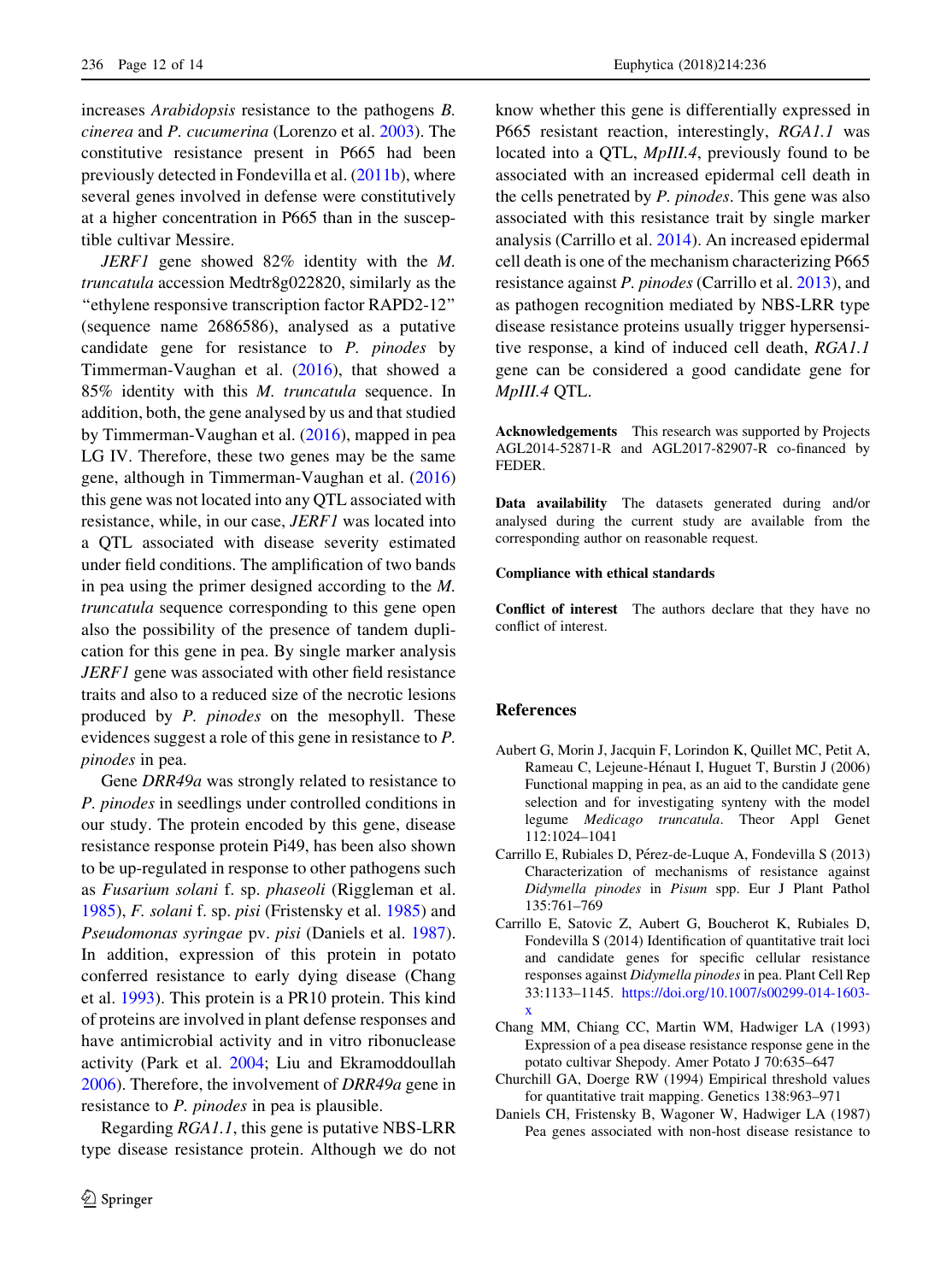<span id="page-12-0"></span>Fusarium are also active in race-specific disease resistance to Pseudomonas. Plant Mol Biol 8:309–316

- Darvasi A, Soller M (1997) A simple method to calculate resolving power and confidence interval of QTL map location. Behav Genet 27:125–132
- Desaki Y, Kouzai Y, Ninomiya Y, Iwase R, Shimizu Y, Seko K, Molinaro A, Minami E, Shibuya N, Kaku H, Nishizawa Y (2018) OsCERK1 plays a crucial role in the lipopolysaccharide-induced immune response of rice. New Phytol 217:1042–1049
- Fondevilla S, Avila CM, Cubero JI, Rubiales D (2005) Response to Mycosphaerella pinodes in a germplasm collection of Pisum spp. Plant Breed 124:313–315
- Fondevilla S, Satovic Z, Rubiales D, Moreno MT, Torres AM (2008) Mapping of quantitative trait loci for resistance to Mycosphaerella pinodes in Pisum sativum subsp syriacum. Mol Breed 21:439–454
- Fondevilla S, Almeida NF, Satovic Z, Rubiales D, Patto MCV, Cubero JI, Torres AM (2011a) Identification of common genomic regions controlling resistance to Mycosphaerella pinodes, earliness and architectural traits in different pea genetic backgrounds. Euphytica 182:43–52. [https://doi.](https://doi.org/10.1007/s10681-011-0460-8) [org/10.1007/s10681-011-0460-8](https://doi.org/10.1007/s10681-011-0460-8)
- Fondevilla S, Küster H, Krajinski F, Cubero JI, Rubiales D (2011b) Identification of genes differentially expressed in a resistant reaction to Mycosphaerella pinodes in pea using microarray technology. BMC Genom 12:28
- Fondevilla S, Rotter B, Krezdorn N, Jüngling R, Winter P, Rubiales D (2014) Identification of genes involved in resistance to Didymella pinodes in pea by deepSuperSAGE transcriptome profiling. Plant Mol Biol Rep 32:258–269
- Fristensky B, Riggleman RC, Wagoner W, Hadwiger LA (1985) Gene expression in susceptible and disease resistant interactions of peas induced with Fusarium solani pathogens and chitosan. Physiol Plant Pathol 27:15–28
- Jha AB, Tar'an B, Diapari M, Sindhu A, Shunmugam A, Bett K et al (2015) Allele diversity analysis to identify SNPs associated with ascochyta blight resistance in pea. Euphytica 202:189–197. [https://doi.org/10.1007/s10681-](https://doi.org/10.1007/s10681-014-1254-6) [014-1254-6](https://doi.org/10.1007/s10681-014-1254-6)
- Jha AB, Tar'an B, Stonehouse R, Warkentin TD (2016) Identification of QTLs associated with improved resistance to ascochyta blight in an interspecific pea recombinant inbred line population. Crop Sci 56:2926–2939. [https://doi.org/](https://doi.org/10.2135/cropsci2016.01.0001) [10.2135/cropsci2016.01.0001](https://doi.org/10.2135/cropsci2016.01.0001)
- Kao CH, Zeng ZB, Teasdale RD (1999) Multiple interval mapping for quantitative trait loci. Genetics 152:1203–1216
- Khan TN, Timmerman-Vaughan GM, Rubiales D, Warkentin TD, Siddique KHM, Erskine W, Barbetti MJ (2013) Didymella pinodes and its management in field pea: challenges and opportunities. Field Crops Res 148:61–77
- Kosambi DD (1944) The estimation of map distances from recombination values. Ann Eugen 12:172–175
- Kugapreethan R, Wan Q, Nilojan J, Lee J (2018) Identification and characterization of a calcium-dependent lily-type lectin from black rockfish (Sebastes schlegelii): molecular antennas are involved in host defense via pathogen recognition. Dev Comp Immunol 81:54–62
- Lander ES, Green P, Abrahamson J, Barlow A, Daly MJ, Lincoln SE, Newburg L (1987) MAPMAKER: an interactive

computer package for constructing primary genetic linkage maps of experimental and natural populations. Genomics 1:174–181

- Licausi F, Ohme-Takagi M, Perata P (2013) APETALA2/ Ethylene Responsive Factor (AP2/ERF) transcription factors: mediators of stress responses and developmental programs. New Phytol 199:639–649
- Liu JJ, Ekramoddoullah AKM (2006) The family of plant pathogenesis-related proteins: their structure, regulation, and function in response to biotic and abiotic stresses. Physiol Mol Plant Pathol 68:3–13
- Lorenzo O, Piqueras R, Sánchez-Serrano JJ, Solano R (2003) ETHYLENE RESPONSE FACTOR1 integrates signals from ethylene and jasmonate pathways in plant defense. Plant Cell 15:165–178
- Madrid E, Rajesh PN, Rubio J, Gil J, Millán T, Chen W (2012) Characterization and genetic analysis of an EIN4-like sequence  $(CaETR-I)$  located in QTL<sub>AR1</sub> implicated in ascochyta blight resistance in chickpea. Plant Cell Rep 31:1033–1042
- Matsui H, Nakamura G, Ishiga Y, Toshima H, Inagaki Y et al (2004) Structure and expression of 12-oxophytodienoate reductase (subgroup I) genes in pea, and characterization of the oxidoreductase activities of their recombinant products. Mol Gen Genom 271:1–10
- Park CJ, Kim KJ, Shin R, Park JM, Shin YC, Paek KH (2004) Pathogenesis-related protein 10 isolated from hot pepper functions as a ribonuclease in an antiviral pathway. Plant J 37:186–198
- Prioul S, Frankewitz A, Deniot G, Morin G, Baranger A (2004) Mapping of quantitative trait loci for partial resistance to Mycosphaerella pinodes in pea (Pisum sativum L.), at the seedling and adult plant stages. Theor Appl Genet 108:1322–1334
- Prioul-Gervais S, Deniot G, Receveur EM, Frankewitz A, Fourmann M, Rameau C et al (2007) Candidate genes for quantitative resistance to Ascochyta pinodes in pea (Pisum sativum L.). Theor Appl Genet 114:971-984. [https://doi.](https://doi.org/10.1007/s00122-016-2669-3) [org/10.1007/s00122-016-2669-3](https://doi.org/10.1007/s00122-016-2669-3)
- Riggleman RC, Fristensky B, Hadwiger LA (1985) The disease resistance response in pea is associated with increased levels of specific mRNAs. Plant Mol Biol 4(81):86
- Rubiales D, Fondevilla S (2012) Future prospects for ascochyta blight resistance breeding in cool season food legumes. Front Plant Sci 3:27
- Tar'an B, Warkentin T, Somers DJ, Miranda D, Vandenberg A, Blade S, Penner G (2003) Quantitative trait loci for lodging resistance, plant height and partial resistance to Mycosphaerella blight in field pea (Pisum sativum L.). Theor Appl Genet 107:1482–1491
- Timmerman-Vaughan GM, Frew TJ, Weeden NF (2000) Characterization and linkage mapping of R-gene analogous DNA sequences in pea (Pisum sativum L.). Theor Appl Genet 101:241–247
- Timmerman-Vaughan GM, Frew TJ, Russell AC, Khan T, Butler R, Gilpin M, Murray S, Falloon K (2002) QTL mapping of partial resistance to field epidemics of Ascochyta blight of pea. Crop Sci 42:2100–2111
- Timmerman-Vaughan GM, Frew TJ, Butler R, Murray S, Gilpin M, Falloon K, Khan T (2004) Validation of quantitative trait loci for Ascochyta blight resistance in pea (Pisum